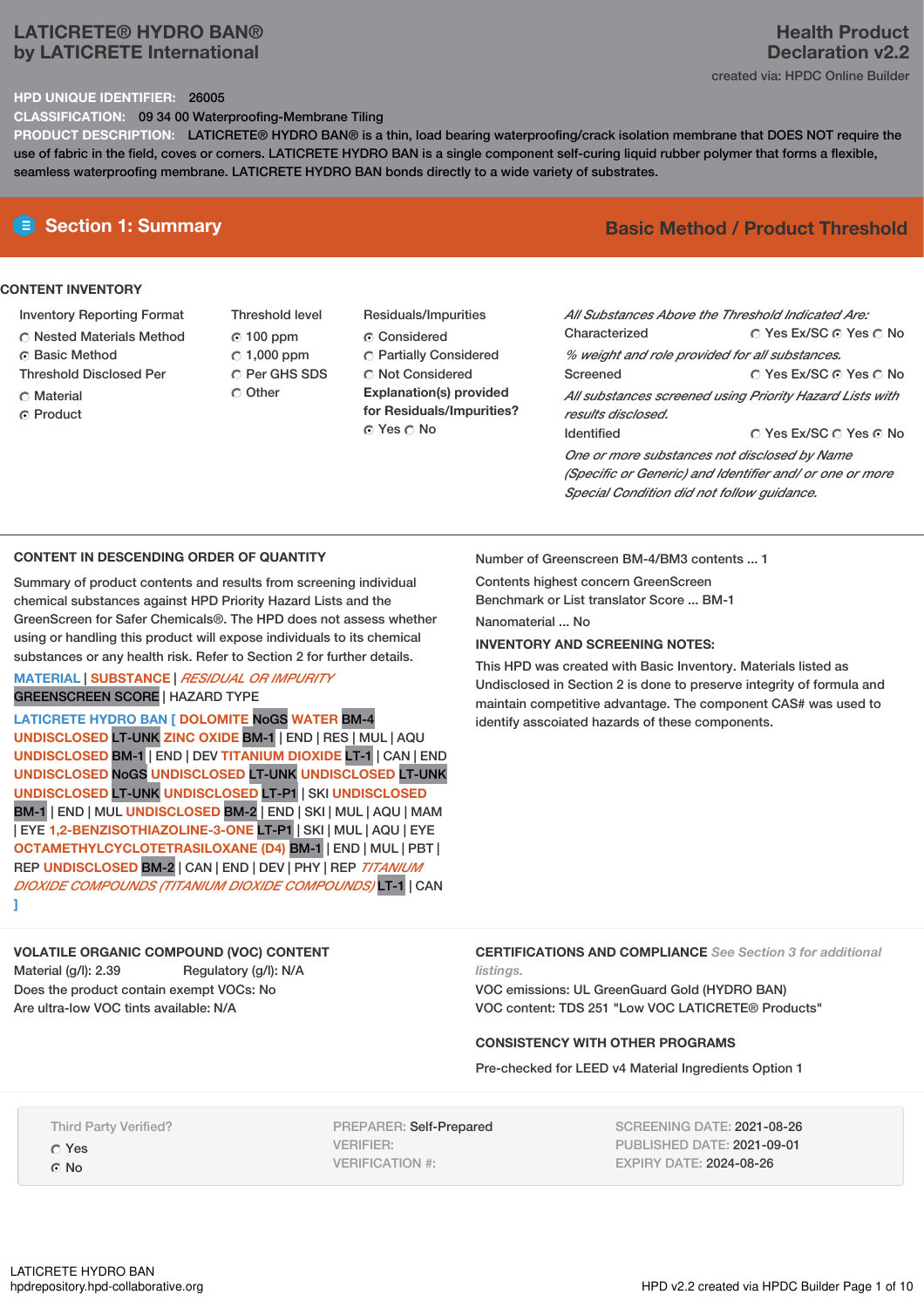This section lists contents in a product based on specific threshold(s) and reports detailed health information including hazards. This HPD uses the *inventory method indicated above, which is one of three possible methods:*

- *Basic Inventory method with Product-level threshold.*
- *Nested Material Inventory method with Product-level threshold*
- *Nested Material Inventory method with individual Material-level thresholds*

Definitions and requirements for the three inventory methods and requirements for each data field can be found in the HPD Open Standard version *2.2, available on the HPDC website at: [www.hpd-collaborative.org/hpd-2-2-standard](https://www.hpd-collaborative.org/hpd-2-2-standard)*

| <b>LATICRETE HYDRO BAN</b>        |                                                                                                                                                                                                                                                                 |          |                 |                                                |                        |
|-----------------------------------|-----------------------------------------------------------------------------------------------------------------------------------------------------------------------------------------------------------------------------------------------------------------|----------|-----------------|------------------------------------------------|------------------------|
| PRODUCT THRESHOLD: 100 ppm        | RESIDUALS AND IMPURITIES CONSIDERED: Yes                                                                                                                                                                                                                        |          |                 |                                                |                        |
| potentially greater than 100 ppm. | RESIDUALS AND IMPURITIES NOTES: Residuals and impurities are measured by quantitative methods and are only displayed when they are                                                                                                                              |          |                 |                                                |                        |
|                                   | OTHER PRODUCT NOTES: See SDS at https://laticrete.com for occupational exposure information.                                                                                                                                                                    |          |                 |                                                |                        |
| <b>DOLOMITE</b>                   |                                                                                                                                                                                                                                                                 |          |                 |                                                | ID: 16389-88-1         |
|                                   | HAZARD SCREENING METHOD: Pharos Chemical and Materials Library                                                                                                                                                                                                  |          |                 | HAZARD SCREENING DATE: 2021-08-26 17:14:46     |                        |
| %: $30,0000 - 40,0000$            | <b>GS: NoGS</b>                                                                                                                                                                                                                                                 | RC: None | NANO: No        | <b>SUBSTANCE ROLE: Filler</b>                  |                        |
| <b>HAZARD TYPE</b>                | <b>AGENCY AND LIST TITLES</b>                                                                                                                                                                                                                                   |          | <b>WARNINGS</b> |                                                |                        |
| None found                        |                                                                                                                                                                                                                                                                 |          |                 | No warnings found on HPD Priority Hazard Lists |                        |
|                                   | SUBSTANCE NOTES: The amount of this component may vary based on plant of manufacture.                                                                                                                                                                           |          |                 |                                                |                        |
|                                   |                                                                                                                                                                                                                                                                 |          |                 |                                                |                        |
| <b>WATER</b>                      |                                                                                                                                                                                                                                                                 |          |                 |                                                | ID: 7732-18-5          |
|                                   | HAZARD SCREENING METHOD: Pharos Chemical and Materials Library HAZARD SCREENING DATE: 2021-08-26 17:14:47                                                                                                                                                       |          |                 |                                                |                        |
| %: $25.0000 - 35.0000$            | <b>GS: BM-4</b>                                                                                                                                                                                                                                                 | RC: None | NANO: No        | <b>SUBSTANCE ROLE: Diluent</b>                 |                        |
| <b>HAZARD TYPE</b>                | <b>AGENCY AND LIST TITLES</b>                                                                                                                                                                                                                                   |          | <b>WARNINGS</b> |                                                |                        |
| None found                        |                                                                                                                                                                                                                                                                 |          |                 | No warnings found on HPD Priority Hazard Lists |                        |
|                                   | SUBSTANCE NOTES: The amount of this component may vary based on plant of manufacture.                                                                                                                                                                           |          |                 |                                                |                        |
|                                   |                                                                                                                                                                                                                                                                 |          |                 |                                                |                        |
| <b>UNDISCLOSED</b>                |                                                                                                                                                                                                                                                                 |          |                 |                                                | <b>ID: Undisclosed</b> |
|                                   | HAZARD SCREENING METHOD: Pharos Chemical and Materials Library                                                                                                                                                                                                  |          |                 | HAZARD SCREENING DATE: 2021-08-26 17:14:47     |                        |
| %: $22,0000 - 30,0000$            | GS: LT-UNK                                                                                                                                                                                                                                                      | RC: None | NANO: No        | SUBSTANCE ROLE: Polymer species                |                        |
| <b>HAZARD TYPE</b>                | <b>AGENCY AND LIST TITLES</b>                                                                                                                                                                                                                                   |          | <b>WARNINGS</b> |                                                |                        |
| None found                        |                                                                                                                                                                                                                                                                 |          |                 | No warnings found on HPD Priority Hazard Lists |                        |
|                                   | SUBSTANCE NOTES: The amount of this component may vary based on plant of manufacture. This product is shown as undisclosed to<br>preserve integrity of formula and maintain competitive advantage. The component CAS # was used to identify associated hazards. |          |                 |                                                |                        |
| <b>ZINC OXIDE</b>                 |                                                                                                                                                                                                                                                                 |          |                 |                                                | ID: 1314-13-2          |
|                                   |                                                                                                                                                                                                                                                                 |          |                 |                                                |                        |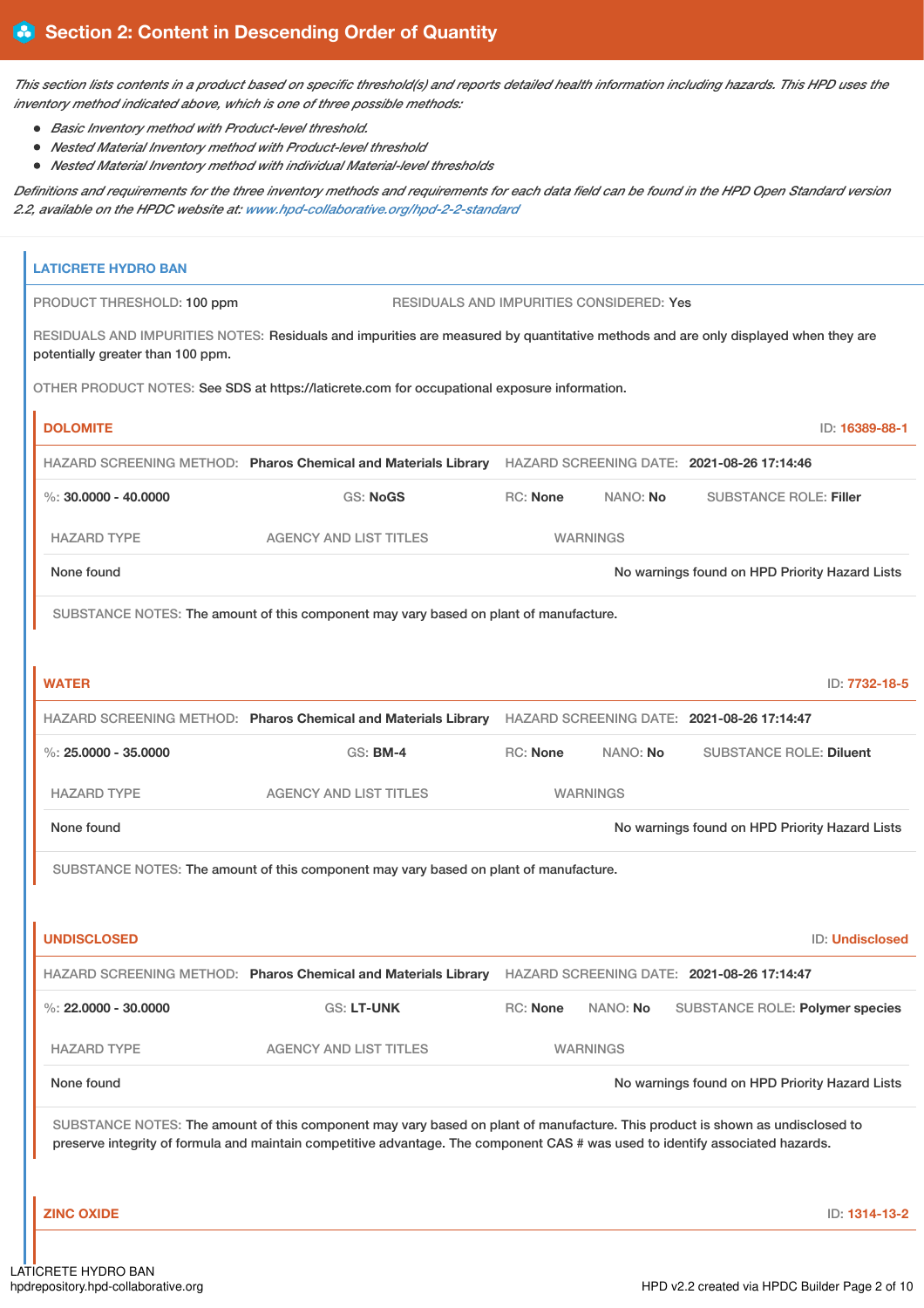HAZARD SCREENING METHOD: **Pharos Chemical and Materials Library** HAZARD SCREENING DATE: **2021-08-26 17:14:48**

| %: $1.0000 - 2.0000$ | $GS:$ BM-1                                     | RC: None |                            | NANO: No SUBSTANCE ROLE: Processing regulator                                                                    |
|----------------------|------------------------------------------------|----------|----------------------------|------------------------------------------------------------------------------------------------------------------|
| <b>HAZARD TYPE</b>   | <b>AGENCY AND LIST TITLES</b>                  |          | <b>WARNINGS</b>            |                                                                                                                  |
| <b>END</b>           | <b>TEDX</b> - Potential Endocrine Disruptors   |          |                            | <b>Potential Endocrine Disruptor</b>                                                                             |
| <b>RES</b>           | AOEC - Asthmagens                              |          |                            | Asthmagen (Rs) - sensitizer-induced                                                                              |
| <b>MUL</b>           | German FEA - Substances Hazardous to<br>Waters |          | Class 2 - Hazard to Waters |                                                                                                                  |
| AQU                  | EU - GHS (H-Statements)                        |          |                            | H400 - Very toxic to aguatic life [Hazardous to the aguatic<br>environment (acute) - Category 1]                 |
| AQU                  | EU - GHS (H-Statements)                        |          | Category 1                 | H410 - Very toxic to aquatic life with long lasting effects<br>[Hazardous to the aquatic environment (chronic) - |

SUBSTANCE NOTES: The amount of this component may vary based on plant of manufacture.

| <b>UNDISCLOSED</b>     |                                                                |                 |                                      |                        |                                                   | ID: Undisclosed |
|------------------------|----------------------------------------------------------------|-----------------|--------------------------------------|------------------------|---------------------------------------------------|-----------------|
|                        | HAZARD SCREENING METHOD: Pharos Chemical and Materials Library |                 |                                      |                        | HAZARD SCREENING DATE: 2021-08-26 17:14:48        |                 |
| $\%$ : 0.3000 - 1.0000 | <b>GS: BM-1</b>                                                | <b>RC:</b> None |                                      | NANO: <b>No</b>        | SUBSTANCE ROLE: Anti-freeze                       |                 |
| <b>HAZARD TYPE</b>     | <b>AGENCY AND LIST TITLES</b>                                  |                 | <b>WARNINGS</b>                      |                        |                                                   |                 |
| <b>END</b>             | <b>TEDX - Potential Endocrine Disruptors</b>                   |                 | <b>Potential Endocrine Disruptor</b> |                        |                                                   |                 |
| <b>DEV</b>             | CA EPA - Prop 65                                               |                 |                                      | Developmental toxicity |                                                   |                 |
| <b>DEV</b>             | US NIH - Reproductive & Developmental<br>Monographs            |                 | <b>Toxicity</b>                      |                        | Clear Evidence of Adverse Effects - Developmental |                 |

SUBSTANCE NOTES: The amount of this component may vary based on plant of manufacture. This product is shown as undisclosed to preserve integrity of formula and maintain competitive advantage. The component CAS # was used to identify associated hazards.

### **TITANIUM DIOXIDE** ID: **13463-67-7**

|                      | HAZARD SCREENING METHOD: Pharos Chemical and Materials Library HAZARD SCREENING DATE: 2021-08-26 17:14:49 |          |          |                         |
|----------------------|-----------------------------------------------------------------------------------------------------------|----------|----------|-------------------------|
| %: $0.3000 - 0.5000$ | $GS: LT-1$                                                                                                | RC: None | NANO: No | SUBSTANCE ROLE: Pigment |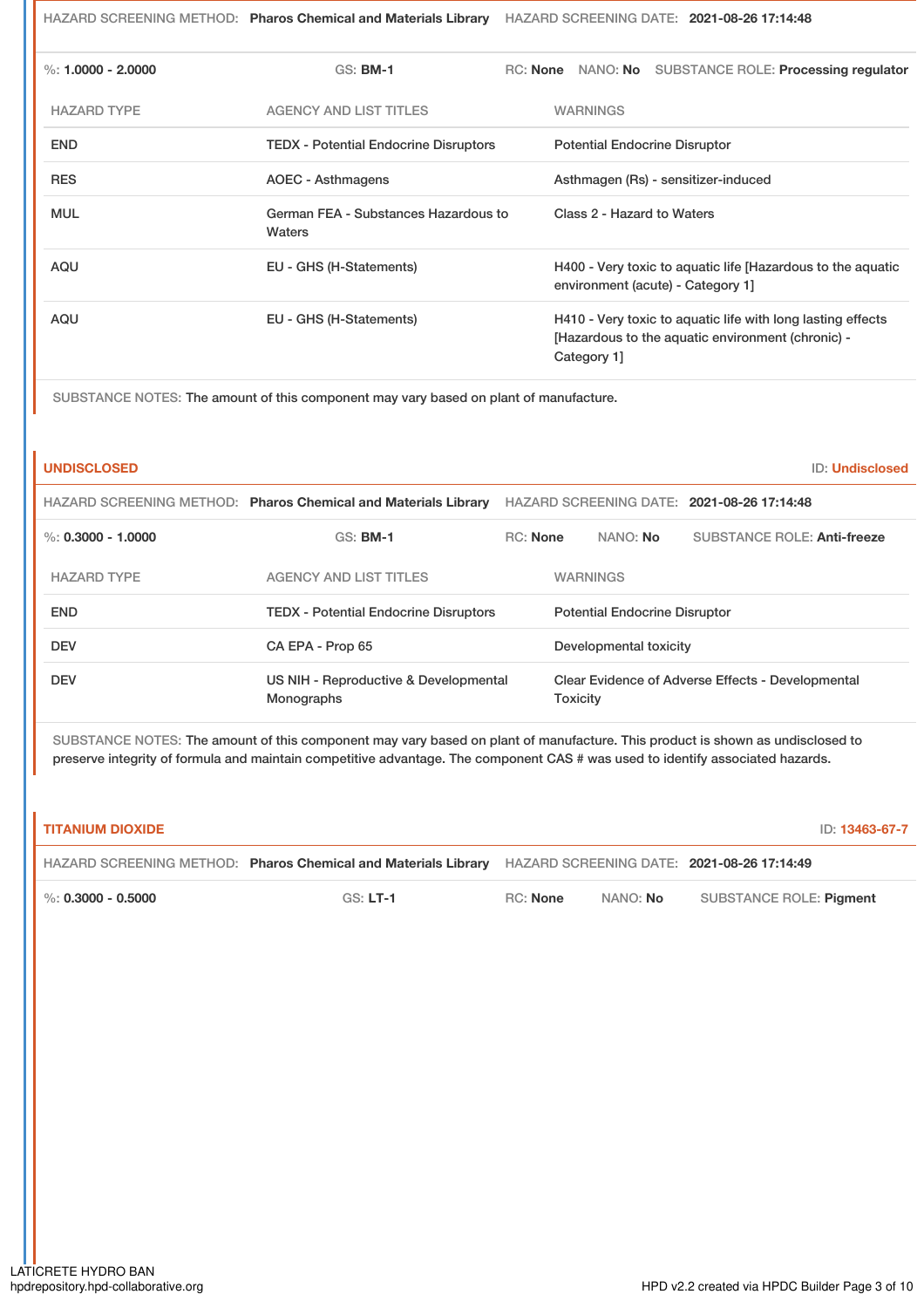| <b>HAZARD TYPE</b>   | <b>AGENCY AND LIST TITLES</b>                                                                                                                                                                                                                                   |                 | <b>WARNINGS</b>                                                                   |                                      |  |                                                                                                         |  |                        |
|----------------------|-----------------------------------------------------------------------------------------------------------------------------------------------------------------------------------------------------------------------------------------------------------------|-----------------|-----------------------------------------------------------------------------------|--------------------------------------|--|---------------------------------------------------------------------------------------------------------|--|------------------------|
| <b>CAN</b>           | <b>US CDC - Occupational Carcinogens</b>                                                                                                                                                                                                                        |                 |                                                                                   | Occupational Carcinogen              |  |                                                                                                         |  |                        |
| CAN                  | CA EPA - Prop 65                                                                                                                                                                                                                                                |                 |                                                                                   |                                      |  | Carcinogen - specific to chemical form or exposure route                                                |  |                        |
| CAN                  | <b>IARC</b>                                                                                                                                                                                                                                                     |                 | Group 2B - Possibly carcinogenic to humans - inhaled<br>from occupational sources |                                      |  |                                                                                                         |  |                        |
| CAN                  | <b>MAK</b>                                                                                                                                                                                                                                                      |                 |                                                                                   |                                      |  | Carcinogen Group 3A - Evidence of carcinogenic effects<br>but not sufficient to establish MAK/BAT value |  |                        |
| <b>END</b>           | <b>TEDX - Potential Endocrine Disruptors</b>                                                                                                                                                                                                                    |                 |                                                                                   | <b>Potential Endocrine Disruptor</b> |  |                                                                                                         |  |                        |
| <b>CAN</b>           | <b>MAK</b>                                                                                                                                                                                                                                                      |                 |                                                                                   | risk under MAK/BAT levels            |  | Carcinogen Group 4 - Non-genotoxic carcinogen with low                                                  |  |                        |
| CAN                  | EU - GHS (H-Statements)                                                                                                                                                                                                                                         |                 |                                                                                   | Category 2]                          |  | H351 - Suspected of causing cancer [Carcinogenicity -                                                   |  |                        |
|                      | SUBSTANCE NOTES: The amount of this component may vary based on plant of manufacture.                                                                                                                                                                           |                 |                                                                                   |                                      |  |                                                                                                         |  |                        |
| <b>UNDISCLOSED</b>   |                                                                                                                                                                                                                                                                 |                 |                                                                                   |                                      |  |                                                                                                         |  | <b>ID: Undisclosed</b> |
|                      | HAZARD SCREENING METHOD: Pharos Chemical and Materials Library                                                                                                                                                                                                  |                 |                                                                                   |                                      |  | HAZARD SCREENING DATE: 2021-08-26 17:14:49                                                              |  |                        |
| %: $0.2000 - 0.6000$ | <b>GS: NoGS</b>                                                                                                                                                                                                                                                 | <b>RC: None</b> |                                                                                   | NANO: No                             |  | <b>SUBSTANCE ROLE: Desiccant</b>                                                                        |  |                        |
| <b>HAZARD TYPE</b>   | <b>AGENCY AND LIST TITLES</b>                                                                                                                                                                                                                                   |                 |                                                                                   | <b>WARNINGS</b>                      |  |                                                                                                         |  |                        |
| None found           |                                                                                                                                                                                                                                                                 |                 |                                                                                   |                                      |  | No warnings found on HPD Priority Hazard Lists                                                          |  |                        |
|                      | SUBSTANCE NOTES: The amount of this component may vary based on plant of manufacture. This product is shown as undisclosed to<br>preserve integrity of formula and maintain competitive advantage. The component CAS # was used to identify associated hazards. |                 |                                                                                   |                                      |  |                                                                                                         |  |                        |
| <b>UNDISCLOSED</b>   |                                                                                                                                                                                                                                                                 |                 |                                                                                   |                                      |  |                                                                                                         |  | <b>ID: Undisclosed</b> |
|                      | HAZARD SCREENING METHOD: Pharos Chemical and Materials Library                                                                                                                                                                                                  |                 |                                                                                   |                                      |  | HAZARD SCREENING DATE: 2021-08-26 17:14:50                                                              |  |                        |
| %: $0.2000 - 0.6000$ | GS: LT-UNK                                                                                                                                                                                                                                                      | RC: None        |                                                                                   | NANO: No                             |  | SUBSTANCE ROLE: Viscosity modifier                                                                      |  |                        |
| <b>HAZARD TYPE</b>   | <b>AGENCY AND LIST TITLES</b>                                                                                                                                                                                                                                   |                 |                                                                                   | <b>WARNINGS</b>                      |  |                                                                                                         |  |                        |
| None found           |                                                                                                                                                                                                                                                                 |                 |                                                                                   |                                      |  | No warnings found on HPD Priority Hazard Lists                                                          |  |                        |
|                      | SUBSTANCE NOTES: The amount of this component may vary based on plant of manufacture. This product is shown as undisclosed to<br>preserve integrity of formula and maintain competitive advantage. The component CAS # was used to identify associated hazards. |                 |                                                                                   |                                      |  |                                                                                                         |  |                        |
| <b>UNDISCLOSED</b>   |                                                                                                                                                                                                                                                                 |                 |                                                                                   |                                      |  |                                                                                                         |  | <b>ID: Undisclosed</b> |
|                      | HAZARD SCREENING METHOD: Pharos Chemical and Materials Library                                                                                                                                                                                                  |                 |                                                                                   |                                      |  | HAZARD SCREENING DATE: 2021-08-26 17:14:51                                                              |  |                        |
| %: $0.1000 - 0.3000$ | <b>GS: LT-UNK</b>                                                                                                                                                                                                                                               | RC: None        |                                                                                   | NANO: No                             |  | <b>SUBSTANCE ROLE: Pigment</b>                                                                          |  |                        |
| <b>HAZARD TYPE</b>   | <b>AGENCY AND LIST TITLES</b>                                                                                                                                                                                                                                   |                 |                                                                                   | <b>WARNINGS</b>                      |  |                                                                                                         |  |                        |
| None found           |                                                                                                                                                                                                                                                                 |                 |                                                                                   |                                      |  | No warnings found on HPD Priority Hazard Lists                                                          |  |                        |
|                      |                                                                                                                                                                                                                                                                 |                 |                                                                                   |                                      |  |                                                                                                         |  |                        |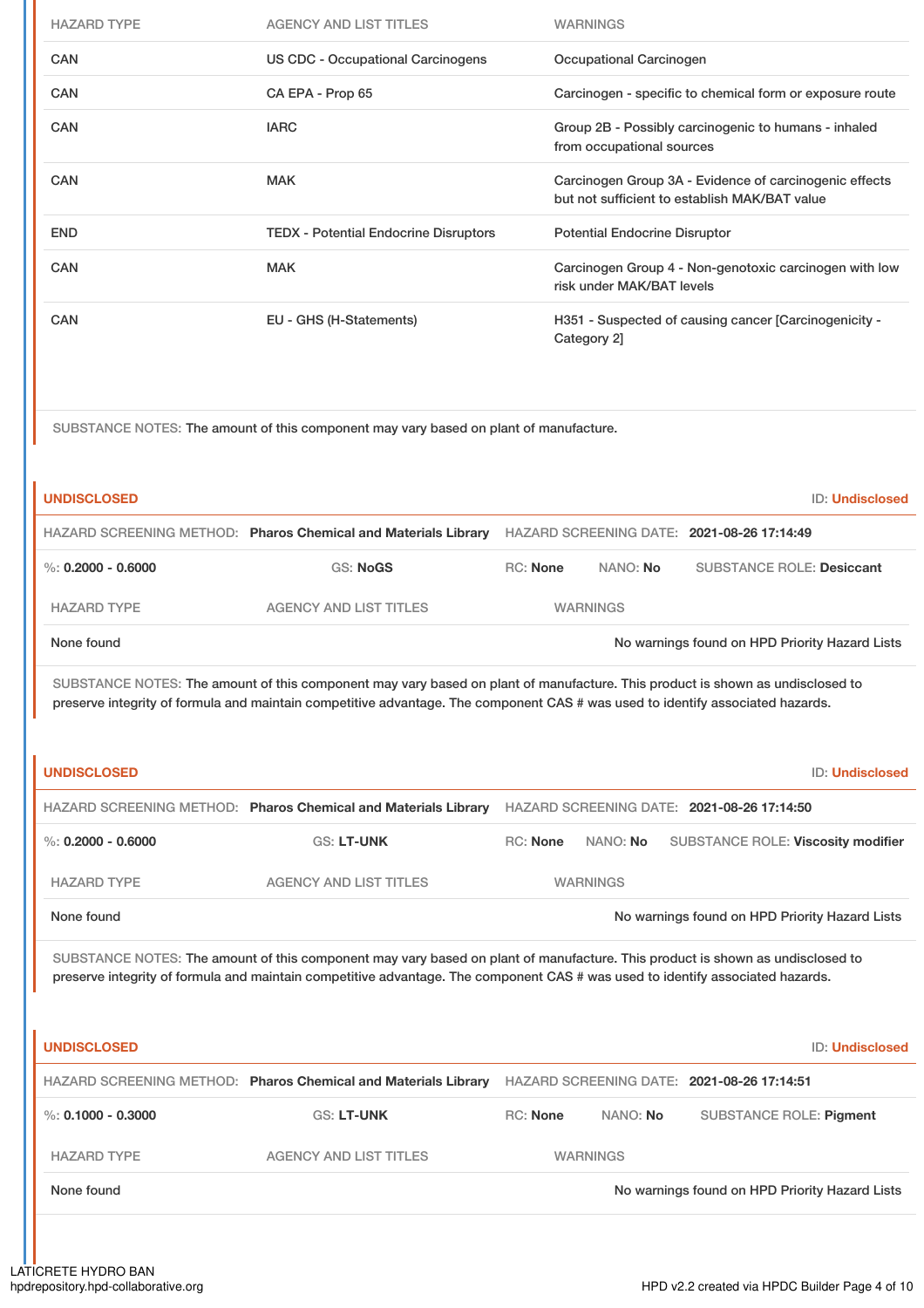SUBSTANCE NOTES: The amount of this component may vary based on plant of manufacture. This product is shown as undisclosed to preserve integrity of formula and maintain competitive advantage. The component CAS # was used to identify associated hazards.

| <b>UNDISCLOSED</b> |                                                                |                 |                 | <b>ID: Undisclosed</b>                         |
|--------------------|----------------------------------------------------------------|-----------------|-----------------|------------------------------------------------|
|                    | HAZARD SCREENING METHOD: Pharos Chemical and Materials Library |                 |                 | HAZARD SCREENING DATE: 2021-08-26 17:14:51     |
| %: 0.1000 - 0.3000 | <b>GS: LT-UNK</b>                                              | <b>RC:</b> None | NANO: <b>No</b> | SUBSTANCE ROLE: Pigment                        |
| <b>HAZARD TYPE</b> | <b>AGENCY AND LIST TITLES</b>                                  | <b>WARNINGS</b> |                 |                                                |
| None found         |                                                                |                 |                 | No warnings found on HPD Priority Hazard Lists |

SUBSTANCE NOTES: The amount of this component may vary based on plant of manufacture. This product is shown as undisclosed to preserve integrity of formula and maintain competitive advantage. The component CAS # was used to identify associated hazards.

| ٠. | ۰.<br>- 7<br>٠<br>× |  |
|----|---------------------|--|
|    |                     |  |

**UNDISCLOSED** ID: **Undisclosed**

|                    | HAZARD SCREENING METHOD: Pharos Chemical and Materials Library |                                                                                                         |                 | HAZARD SCREENING DATE: 2021-08-26 17:14:50 |
|--------------------|----------------------------------------------------------------|---------------------------------------------------------------------------------------------------------|-----------------|--------------------------------------------|
| %: 0.1000 - 0.2000 | $GS: LT-PI$                                                    | <b>RC:</b> None                                                                                         | NANO: No        | <b>SUBSTANCE ROLE: Buffer</b>              |
| <b>HAZARD TYPE</b> | <b>AGENCY AND LIST TITLES</b>                                  |                                                                                                         | <b>WARNINGS</b> |                                            |
| <b>SKI</b>         | EU - GHS (H-Statements)                                        | H314 - Causes severe skin burns and eye damage [Skin]<br>corrosion/irritation - Category 1A or 1B or 1C |                 |                                            |

SUBSTANCE NOTES: The amount of this component may vary based on plant of manufacture. This product is shown as undisclosed to preserve integrity of formula and maintain competitive advantage. The component CAS # was used to identify associated hazards.

| <b>UNDISCLOSED</b>   |                                                                |                 |                                            | <b>ID: Undisclosed</b>         |
|----------------------|----------------------------------------------------------------|-----------------|--------------------------------------------|--------------------------------|
|                      | HAZARD SCREENING METHOD: Pharos Chemical and Materials Library |                 | HAZARD SCREENING DATE: 2021-08-26 17:14:52 |                                |
| %: $0.0100 - 0.0300$ | $GS:$ BM-1                                                     | <b>RC:</b> None | NANO: <b>No</b>                            | <b>SUBSTANCE ROLE: Biocide</b> |
| <b>HAZARD TYPE</b>   | <b>AGENCY AND LIST TITLES</b>                                  |                 | <b>WARNINGS</b>                            |                                |
| <b>END</b>           | <b>TEDX - Potential Endocrine Disruptors</b>                   |                 | <b>Potential Endocrine Disruptor</b>       |                                |
| <b>MUL</b>           | German FEA - Substances Hazardous to<br>Waters                 |                 | Class 3 - Severe Hazard to Waters          |                                |

SUBSTANCE NOTES: The amount of this component may vary based on the plant of manufacture. This product is shown as undisclosed to preserve integrity of formula and maintain competitive advantage. The component CAS# was used to identify associated hazards. There are no known impurities which are greater than 1,000 ppm.

| I UNDISCLOSED                     |                                                                       |          |                 | <b>ID: Undisclosed</b>                     |
|-----------------------------------|-----------------------------------------------------------------------|----------|-----------------|--------------------------------------------|
|                                   | <b>HAZARD SCREENING METHOD: Pharos Chemical and Materials Library</b> |          |                 | HAZARD SCREENING DATE: 2021-09-01 16:06:08 |
| $\blacksquare$ %: 0.0100 - 0.0200 | <b>GS: BM-2</b>                                                       | RC: None | NANO: <b>No</b> | SUBSTANCE ROLE: Biocide                    |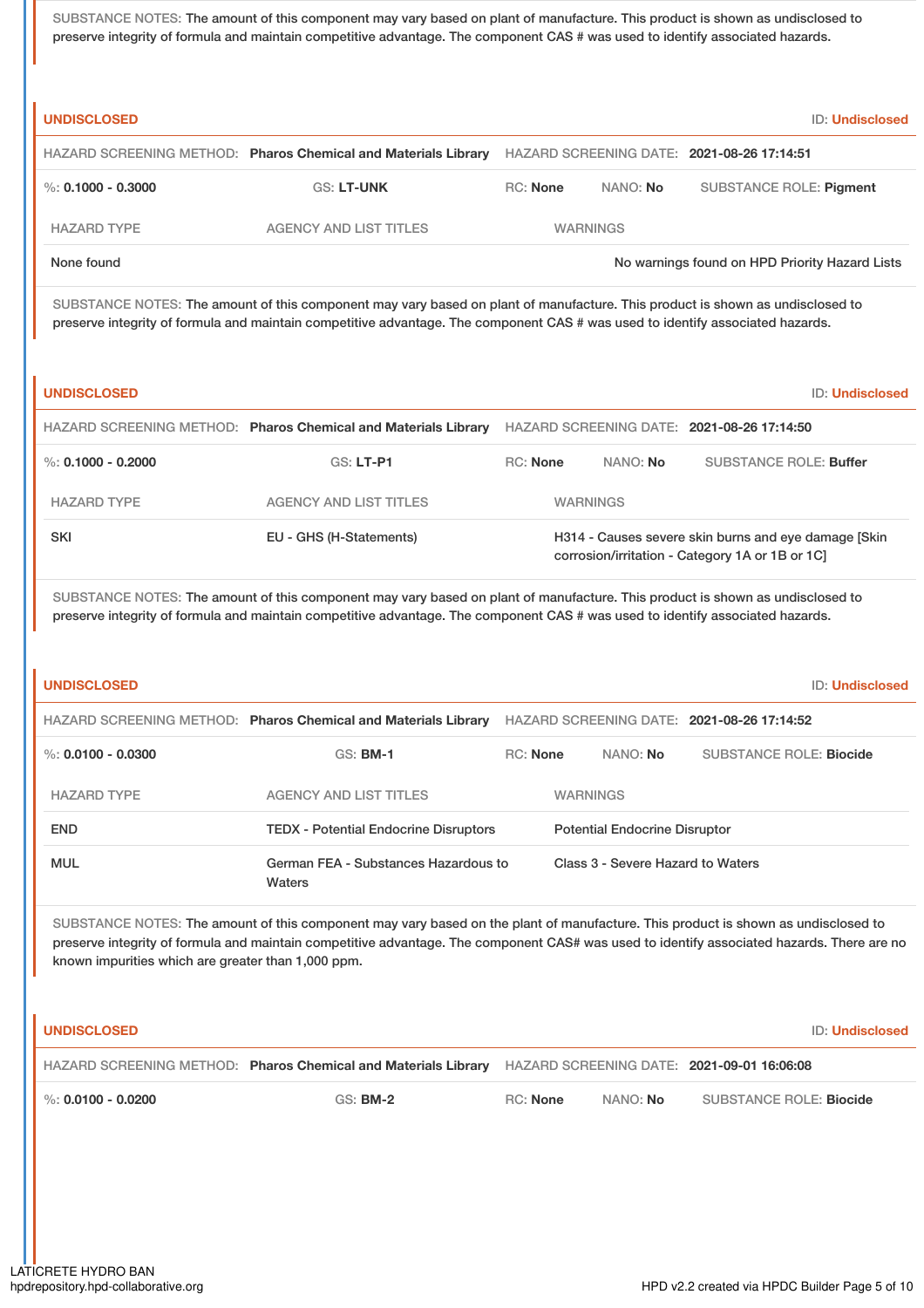| <b>HAZARD TYPE</b> | <b>AGENCY AND LIST TITLES</b>                  | <b>WARNINGS</b>                                                                                                                 |
|--------------------|------------------------------------------------|---------------------------------------------------------------------------------------------------------------------------------|
| <b>END</b>         | <b>TEDX - Potential Endocrine Disruptors</b>   | <b>Potential Endocrine Disruptor</b>                                                                                            |
| <b>SKI</b>         | <b>MAK</b>                                     | Sensitizing Substance Sh - Danger of skin sensitization                                                                         |
| <b>MUL</b>         | German FEA - Substances Hazardous to<br>Waters | Class 3 - Severe Hazard to Waters                                                                                               |
| <b>AQU</b>         | EU - GHS (H-Statements)                        | H400 - Very toxic to aquatic life [Hazardous to the aquatic<br>environment (acute) - Category 1]                                |
| <b>MAM</b>         | EU - GHS (H-Statements)                        | H330 - Fatal if inhaled [Acute toxicity (inhalation) -<br>Category 1 or 2]                                                      |
| <b>SKI</b>         | EU - GHS (H-Statements)                        | H314 - Causes severe skin burns and eye damage [Skin<br>corrosion/irritation - Category 1A or 1B or 1C]                         |
| <b>AQU</b>         | EU - GHS (H-Statements)                        | H410 - Very toxic to aquatic life with long lasting effects<br>[Hazardous to the aquatic environment (chronic) -<br>Category 1] |
| <b>MAM</b>         | EU - GHS (H-Statements)                        | H301 - Toxic if swallowed [Acute toxicity (oral) - Category<br>31                                                               |
| <b>MAM</b>         | EU - GHS (H-Statements)                        | H311 - Toxic in contact with skin [Acute toxicity (dermal) -<br>Category 31                                                     |
| <b>SKI</b>         | EU - GHS (H-Statements)                        | H317 - May cause an allergic skin reaction [Skin<br>sensitization - Category 1]                                                 |
| <b>EYE</b>         | EU - GHS (H-Statements)                        | H318 - Causes serious eye damage [Serious eye<br>damage/eye irritation - Category 1]                                            |

SUBSTANCE NOTES: The amount of this component may vary based on plant of manufacture. This product is shown as undisclosed to preserve integrity of formula and maintain competitive advantage. The component CAS # was used to identify associated hazards.

### **1,2-BENZISOTHIAZOLINE-3-ONE** ID: **2634-33-5**

|                      | HAZARD SCREENING METHOD: Pharos Chemical and Materials Library |            |                                                                                  |                                     | HAZARD SCREENING DATE: 2021-08-26 17:14:53                  |
|----------------------|----------------------------------------------------------------|------------|----------------------------------------------------------------------------------|-------------------------------------|-------------------------------------------------------------|
| %: $0.0020 - 0.0100$ | <b>GS: LT-P1</b>                                               | $RC:$ None |                                                                                  | NANO: No                            | <b>SUBSTANCE ROLE: Biocide</b>                              |
| <b>HAZARD TYPE</b>   | <b>AGENCY AND LIST TITLES</b>                                  |            | <b>WARNINGS</b>                                                                  |                                     |                                                             |
| <b>SKI</b>           | <b>MAK</b>                                                     |            |                                                                                  |                                     | Sensitizing Substance Sh - Danger of skin sensitization     |
| <b>MUL</b>           | German FEA - Substances Hazardous to<br>Waters                 |            |                                                                                  | Class 2 - Hazard to Waters          |                                                             |
| <b>AQU</b>           | EU - GHS (H-Statements)                                        |            |                                                                                  | environment (acute) - Category 1]   | H400 - Very toxic to aquatic life [Hazardous to the aquatic |
| <b>SKI</b>           | EU - GHS (H-Statements)                                        |            | H317 - May cause an allergic skin reaction [Skin]<br>sensitization - Category 1] |                                     |                                                             |
| <b>EYE</b>           | EU - GHS (H-Statements)                                        |            |                                                                                  | damage/eye irritation - Category 1] | H318 - Causes serious eye damage [Serious eye               |
| <b>SKI</b>           | EU - GHS (H-Statements)                                        |            | Category 2]                                                                      |                                     | H315 - Causes skin irritation [Skin corrosion/irritation -  |

SUBSTANCE NOTES: The amount of this component may vary based on the plant of manufacture. This product is shown as undisclosed to preserve integrity of formula and maintain competitive advantage. The component CAS# was used to identify associated hazards. No health claims are made for this component.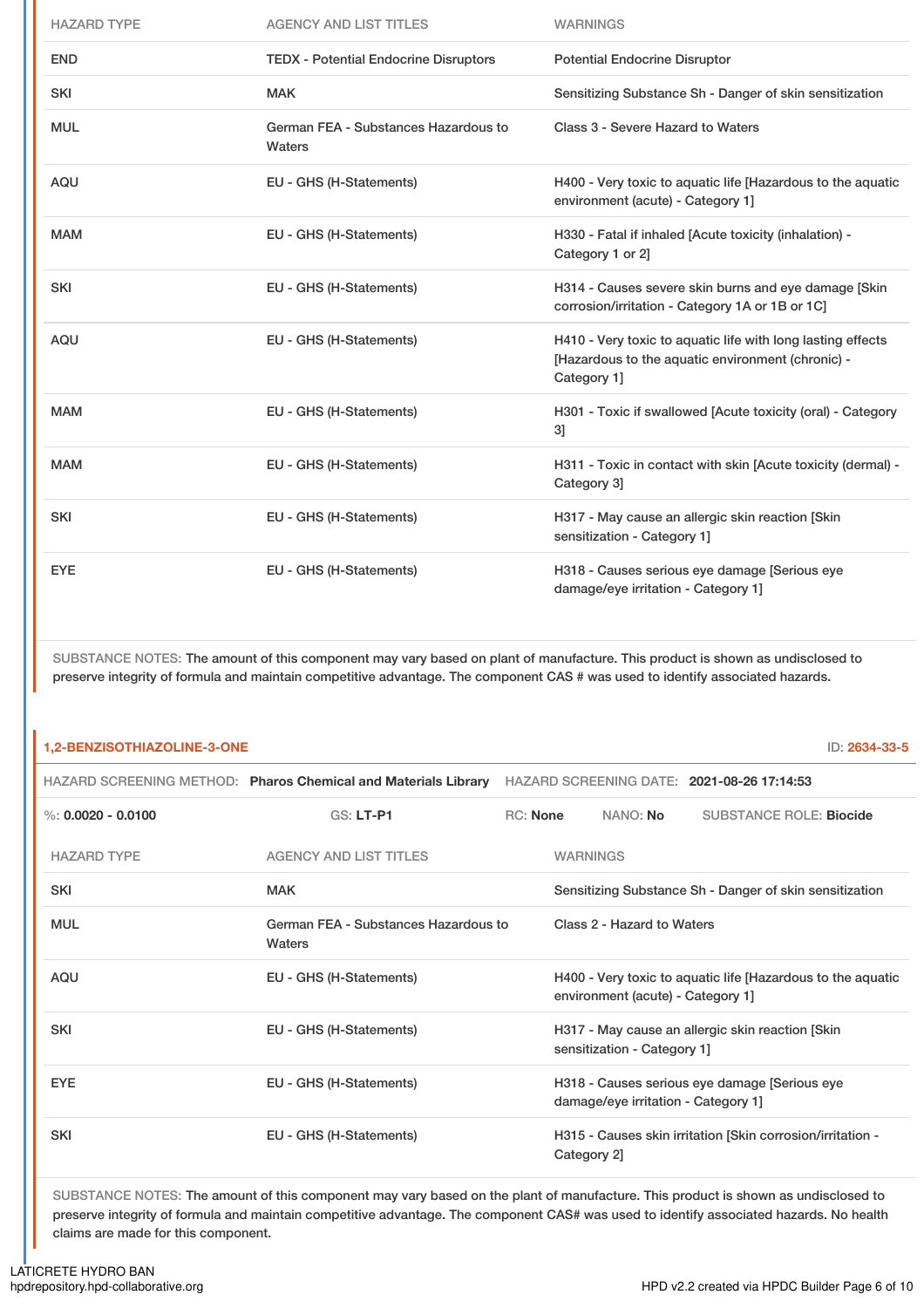| <b>OCTAMETHYLCYCLOTETRASILOXANE (D4)</b> |                                                                                                           |                                         |                                                                                                             |                                                      |                                                       | ID: 556-67-2 |
|------------------------------------------|-----------------------------------------------------------------------------------------------------------|-----------------------------------------|-------------------------------------------------------------------------------------------------------------|------------------------------------------------------|-------------------------------------------------------|--------------|
|                                          | HAZARD SCREENING METHOD: Pharos Chemical and Materials Library HAZARD SCREENING DATE: 2021-08-26 17:14:53 |                                         |                                                                                                             |                                                      |                                                       |              |
| $\%$ : 0.0010 - 0.0100                   | <b>GS: BM-1</b>                                                                                           | RC: None                                |                                                                                                             | NANO: No                                             | <b>SUBSTANCE ROLE: Defoamer</b>                       |              |
| <b>HAZARD TYPE</b>                       | <b>AGENCY AND LIST TITLES</b>                                                                             |                                         | <b>WARNINGS</b>                                                                                             |                                                      |                                                       |              |
| <b>END</b>                               | <b>TEDX - Potential Endocrine Disruptors</b>                                                              |                                         | <b>Potential Endocrine Disruptor</b>                                                                        |                                                      |                                                       |              |
| <b>MUL</b>                               | US EPA - PPT Chemical Action Plans                                                                        |                                         |                                                                                                             | TSCA Work Plan chemical - Action Plan in development |                                                       |              |
| <b>END</b>                               | ChemSec - SIN List                                                                                        |                                         |                                                                                                             | <b>Endocrine Disruption</b>                          |                                                       |              |
| <b>PBT</b>                               | <b>EU - ESIS PBT</b>                                                                                      |                                         | <b>Under PBT evaluation</b>                                                                                 |                                                      |                                                       |              |
| <b>PBT</b>                               |                                                                                                           | OR DEQ - Priority Persistent Pollutants |                                                                                                             | Priority Persistent Pollutant - Tier 1               |                                                       |              |
| <b>MUL</b>                               | US EPA - PPT Chemical Action Plans                                                                        |                                         | TSCA Work Plan chemical - ongoing chemical (risk)<br>assessment                                             |                                                      |                                                       |              |
| <b>PBT</b>                               | <b>EC - CEPA DSL</b>                                                                                      |                                         | Persistent, Bioaccumulative and inherently Toxic (PBITE)<br>to the Environment (based on aquatic organisms) |                                                      |                                                       |              |
| <b>PBT</b>                               | <b>EC - CEPA DSL</b>                                                                                      |                                         | Persistent, Bioaccumulative and inherently Toxic (PBiTH)<br>to humans                                       |                                                      |                                                       |              |
| <b>MUL</b>                               | <b>ChemSec - SIN List</b>                                                                                 |                                         | CMR - Carcinogen, Mutagen &/or Reproductive Toxicant                                                        |                                                      |                                                       |              |
| <b>MUL</b>                               | German FEA - Substances Hazardous to<br>Waters                                                            |                                         | Class 3 - Severe Hazard to Waters                                                                           |                                                      |                                                       |              |
| <b>END</b>                               | <b>EU - Priority Endocrine Disruptors</b>                                                                 |                                         | Category 1 - In vivo evidence of Endocrine Disruption<br>Activity                                           |                                                      |                                                       |              |
| <b>PBT</b>                               | <b>EU - SVHC Authorisation List</b>                                                                       |                                         | <b>PBT - Candidate list</b>                                                                                 |                                                      |                                                       |              |
| <b>PBT</b>                               | <b>EU - SVHC Authorisation List</b>                                                                       |                                         | vPvB - Candidate list                                                                                       |                                                      |                                                       |              |
| <b>REP</b>                               | EU - GHS (H-Statements)                                                                                   |                                         |                                                                                                             | toxicity - Category 2]                               | H361f - Suspected of damaging fertility [Reproductive |              |

SUBSTANCE NOTES: The amount of this component may vary based on the plant of manufacture.

**UNDISCLOSED** ID: **Undisclosed**

|                        | HAZARD SCREENING METHOD: Pharos Chemical and Materials Library HAZARD SCREENING DATE: 2021-08-26 17:14:54 |          |          |                         |
|------------------------|-----------------------------------------------------------------------------------------------------------|----------|----------|-------------------------|
| $\%$ : 0.0005 - 0.0100 | GS: <b>BM-2</b>                                                                                           | RC: None | NANO: No | SUBSTANCE ROLE: Solvent |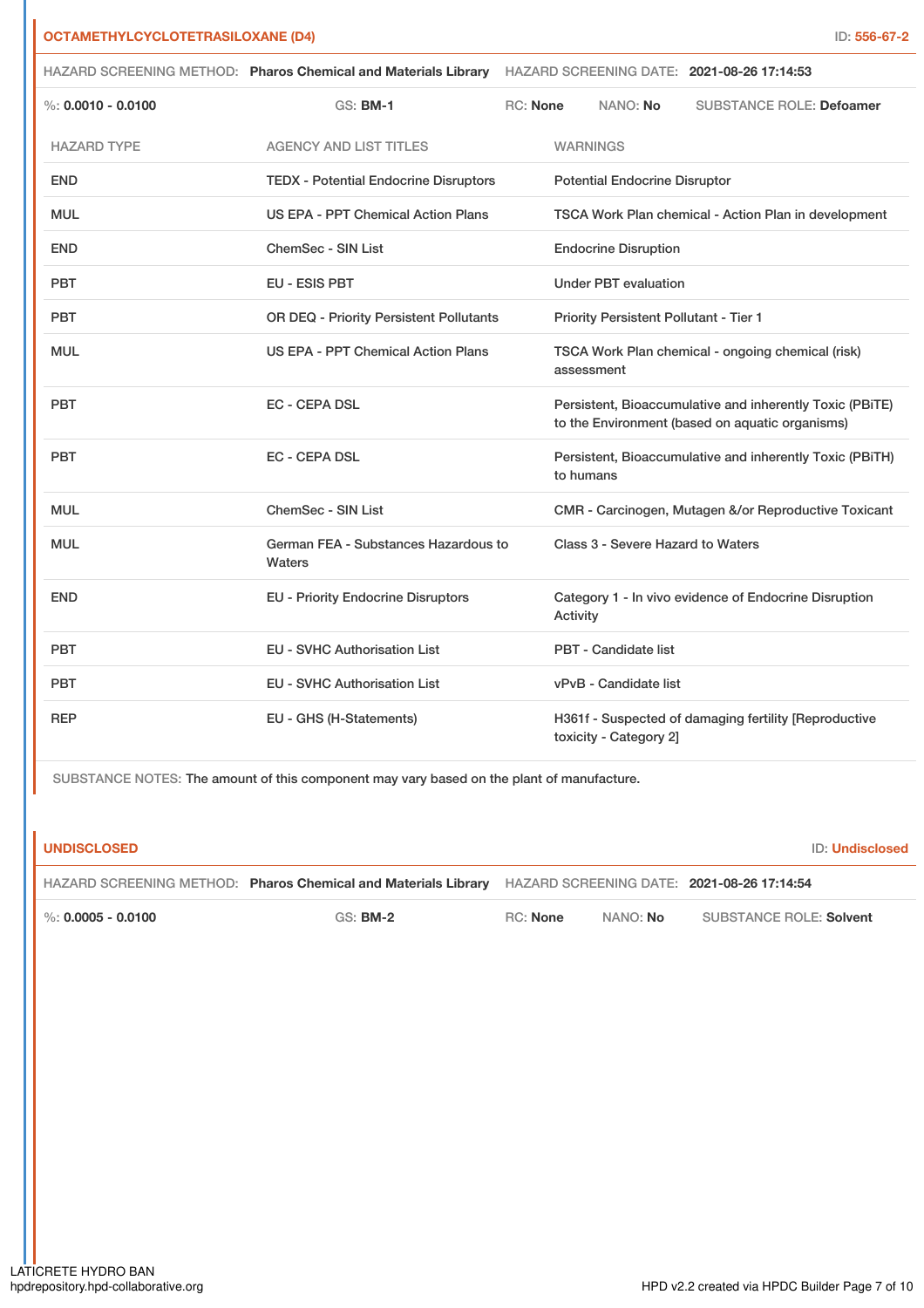| <b>HAZARD TYPE</b> | <b>AGENCY AND LIST TITLES</b>                | <b>WARNINGS</b>                                                                          |
|--------------------|----------------------------------------------|------------------------------------------------------------------------------------------|
| <b>CAN</b>         | CA EPA - Prop 65                             | Carcinogen - specific to chemical form or exposure route                                 |
| <b>END</b>         | <b>TEDX - Potential Endocrine Disruptors</b> | <b>Potential Endocrine Disruptor</b>                                                     |
| <b>CAN</b>         | <b>IARC</b>                                  | Group 1 - Agent is Carcinogenic to humans                                                |
| CAN                | <b>MAK</b>                                   | Carcinogen Group 5 - Genotoxic carcinogen with very<br>slight risk under MAK/BAT levels  |
| <b>DEV</b>         | CA EPA - Prop 65                             | Developmental - specific to chemical form or exposure<br>route                           |
| <b>CAN</b>         | GHS - Japan                                  | H350 - May cause cancer [Carcinogenicity - Category 1A]                                  |
| <b>PHY</b>         | EU - GHS (H-Statements)                      | H225 - Highly flammable liquid and vapour [Flammable]<br>liquids - Category 2]           |
| <b>REP</b>         | GHS - Japan                                  | H360 - May damage fertility or the unborn child [Toxic to<br>reproduction - Category 1A] |

SUBSTANCE NOTES: The amount of this component may vary based on the plant of manufacture. This product is shown as undisclosed to preserve integrity of formula and maintain competitive advantage. The component CAS# was used to identify associated hazards.

| <b>TITANIUM DIOXIDE COMPOUNDS (TITANIUM DIOXIDE COMPOUNDS)</b><br>ID: Not registered |                                                                |                                                                                                         |  |  |
|--------------------------------------------------------------------------------------|----------------------------------------------------------------|---------------------------------------------------------------------------------------------------------|--|--|
|                                                                                      | HAZARD SCREENING METHOD: Pharos Chemical and Materials Library | HAZARD SCREENING DATE: 2021-08-26 17:14:54                                                              |  |  |
| $\%$ : Impurity/Residual                                                             | $GS: LT-1$                                                     | <b>RC:</b> None<br>NANO: No<br><b>SUBSTANCE ROLE: Impurity/Residual</b>                                 |  |  |
| <b>HAZARD TYPE</b>                                                                   | <b>AGENCY AND LIST TITLES</b>                                  | <b>WARNINGS</b>                                                                                         |  |  |
| <b>CAN</b>                                                                           | US CDC - Occupational Carcinogens                              | Occupational Carcinogen                                                                                 |  |  |
| <b>CAN</b>                                                                           | CA EPA - Prop 65                                               | Carcinogen - specific to chemical form or exposure route                                                |  |  |
| CAN                                                                                  | <b>IARC</b>                                                    | Group 2B - Possibly carcinogenic to humans - inhaled<br>from occupational sources                       |  |  |
| <b>CAN</b>                                                                           | <b>MAK</b>                                                     | Carcinogen Group 3A - Evidence of carcinogenic effects<br>but not sufficient to establish MAK/BAT value |  |  |

SUBSTANCE NOTES: This substance is an impurity or residual. This impurity/residual may or may not be present based on the source of the raw material and, if present, may or may not be greater than 100 ppm.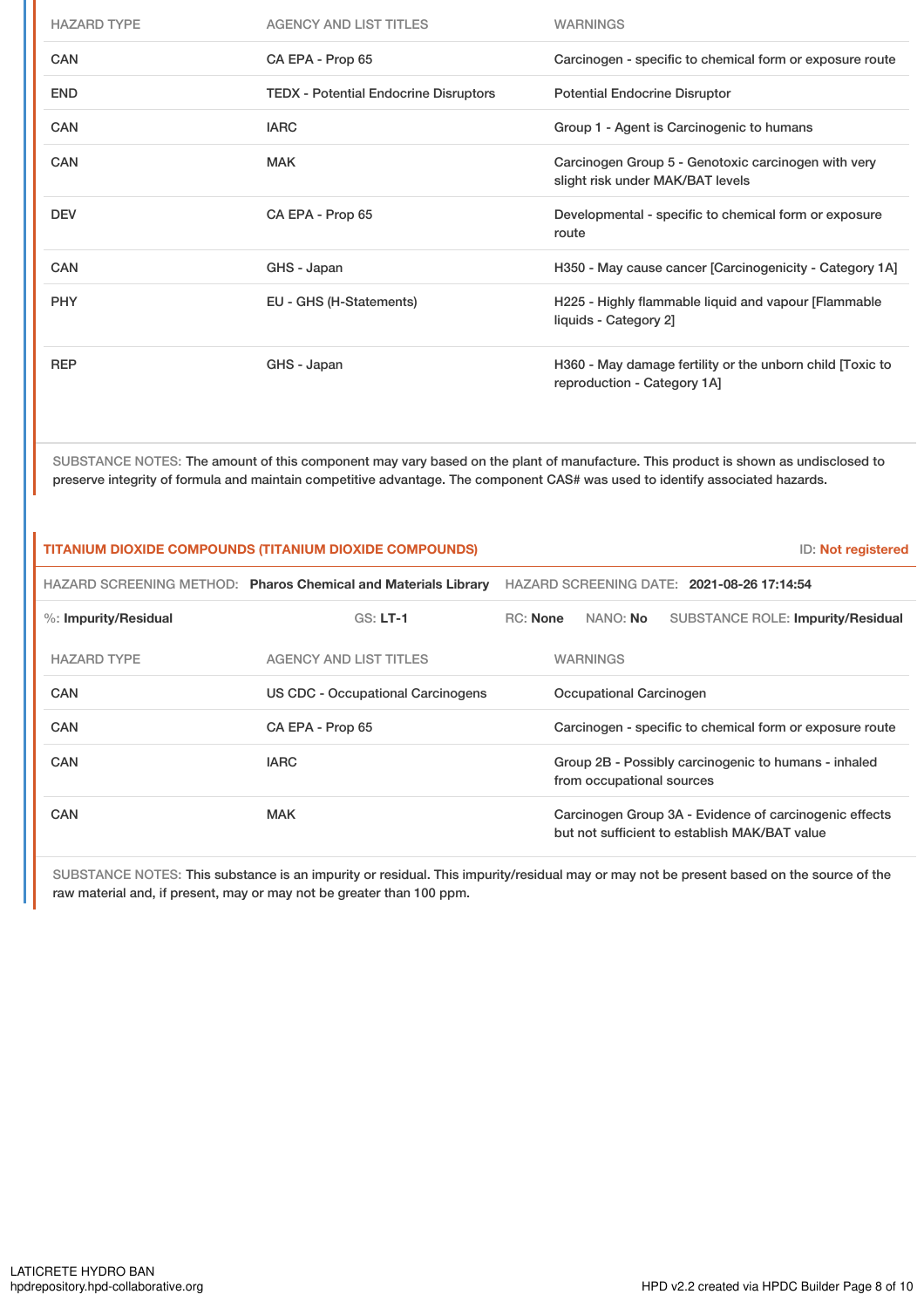This section lists applicable certification and standards compliance information for VOC emissions and VOC content. Other types of health or *environmental performance testing or certifications completed for the product may be provided.*

| <b>VOC EMISSIONS</b>                                                                                                                                                              | UL GreenGuard Gold (HYDRO BAN)                |            |                                            |  |  |
|-----------------------------------------------------------------------------------------------------------------------------------------------------------------------------------|-----------------------------------------------|------------|--------------------------------------------|--|--|
| <b>CERTIFYING PARTY: Third Party</b><br><b>APPLICABLE FACILITIES: Applies to All Facilities</b><br><b>CERTIFICATE URL:</b><br>http://certificates.ulenvironment.com/default.aspx? | ISSUE DATE: 2009-07- EXPIRY DATE: 2021-<br>07 | $12 - 0.9$ | <b>CERTIFIER OR LAB: UL</b><br>Environment |  |  |
| $id = 35958t = cs$                                                                                                                                                                |                                               |            |                                            |  |  |

CERTIFICATION AND COMPLIANCE NOTES: Meets LEED v4.1 "Low Emitting Materials" Emissions Requirements. This product was tested in accordance with California Department of Public Health (CDPH) v1.2 in an office and classroom environment.

| <b>VOC CONTENT</b>                                                                                                                                                                                              | TDS 251 "Low VOC LATICRETE® Products"   |  |                                    |  |  |
|-----------------------------------------------------------------------------------------------------------------------------------------------------------------------------------------------------------------|-----------------------------------------|--|------------------------------------|--|--|
| CERTIFYING PARTY: Self-declared<br>APPLICABLE FACILITIES: Applies to All Facilities.<br><b>CERTIFICATE URL:</b><br>https://cdn.laticrete.com/~/media/support-and-<br>downloads/technical-datasheets/tds251.ashx | ISSUE DATE: 2020-08- EXPIRY DATE:<br>12 |  | <b>CERTIFIER OR LAB: LATICRETE</b> |  |  |

CERTIFICATION AND COMPLIANCE NOTES: Meets LEED v4.1 Credit "Low Emitting Materials" VOC Content Requirements per SCAQMD Rule 1113 (Waterproofing Sealers).

# **Section 4: Accessories**

This section lists related products or materials that the manufacturer requires or recommends for installation (such as adhesives or fasteners), maintenance, cleaning, or operations. For information relating to the contents of these related products, refer to their applicable Health Product *Declarations, if available.*

No accessories are required for this product.

# **Section 5: General Notes**

LATICRETE® HYDRO BAN® meets Living Building Challenge v4.0 requirements, but it does contain a component which is found on the Red Listed Materials or Chemicals. Specifically, LATICRETE HYDRO BAN contains small amounts of Octamethylcyclotetrasiloxane (D4) (0.0018%) and 1,2-Benzisothiazolin-3-one (0.002%) as stated in Section 2 of this HPD. The amount of Octamethylcyclotetrasiloxane (D4) and 1,2-Benzisothiazolin-3one (0.002%) are below the maximum threshold as stated in the LBC Small Component Clause.